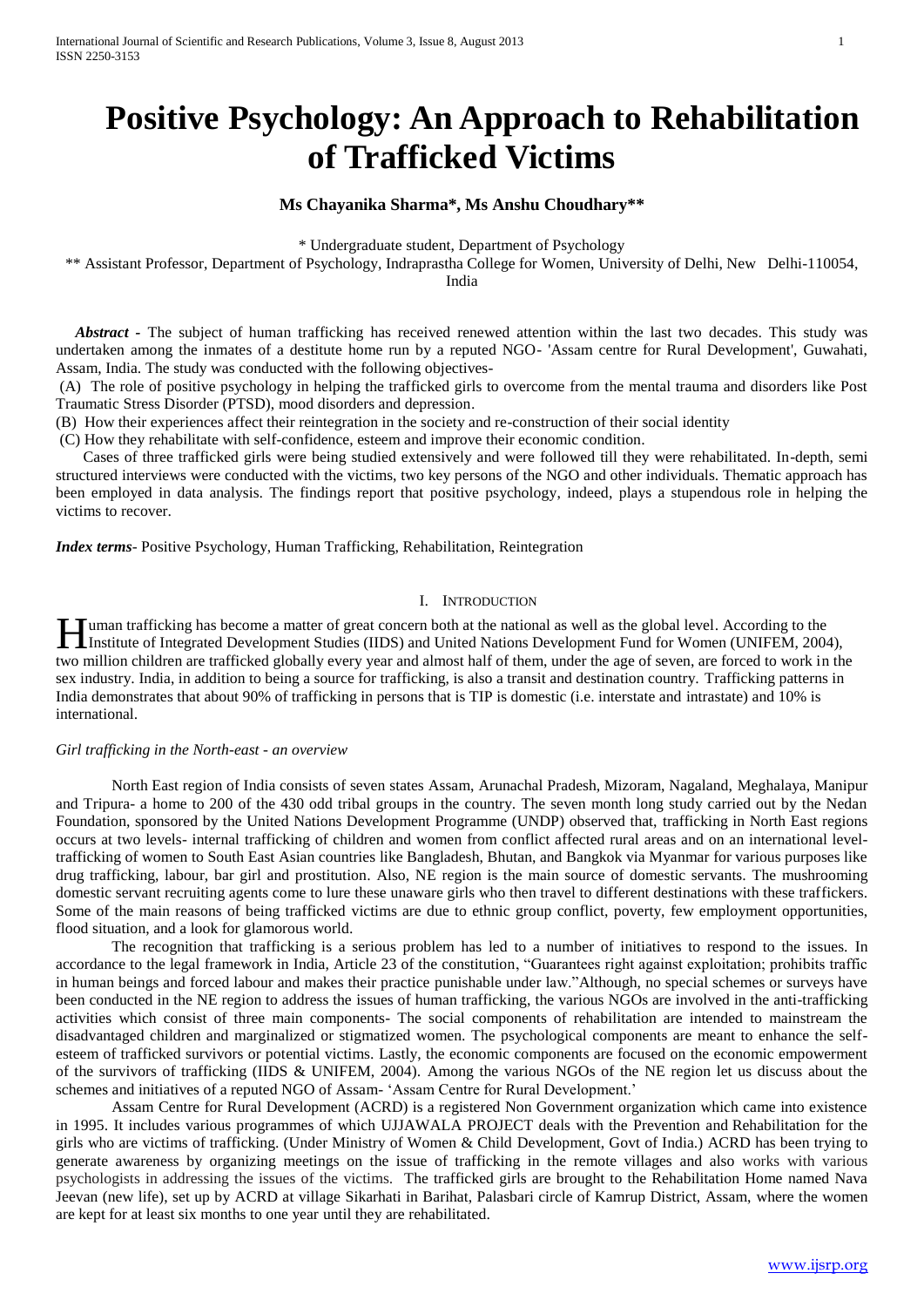International Journal of Scientific and Research Publications, Volume 3, Issue 8, August 2013 2 ISSN 2250-3153

.

 Positive psychology is the science of positive subjective experience, which studies concepts such as well-being, contentment, hope, optimism, flow and happiness and focuses on what makes life fulfilling (Sheldon & King, 2001). ACRD, in its project Ujjawala applies the tools of positive psychology and uses strategies like instilling of hope, buffering of strengths such as courage, insight, optimism, authenticity, perseverance, realism, pleasure capacity, future mindedness, personal responsibility and purpose. The ways in which ACRD helps these survivors to cope with their trauma are discussed extensively in the later sections.

 This paper is organised in four parts. The introductory part introduces the study problem and presents the objectives of the study. The second part describes the data source and methodology of the study. While results and discussion are presented in the third part, conclusion is presented in the final part.

## II. DATA SOURCE & METHODOLOGY

*Participants-* Three participants (trafficked girls) were interviewed and two key persons: Executive Director- Dr. Sunita Changkakati and Vice President Dr. Krishna Sharma of ACRD acted as the door openers and provided access to the trafficked returnees as well as to their documents, who were also interviewed later.

*Research Design & Procedure-* We have used the descriptive qualitative methodology to describe the cases. Unstructured, openended, in-depth interviews were the main source of primary data while the document search has provided the secondary data. Firstly the key persons of the NGO were contacted and the girls were interviewed. Daily visits were made to the NGO for about 2 months  $(28<sup>th</sup>$  may-15<sup>th</sup> July, 2012) to note how the inmates respond to the therapeutic sessions. Finally after compiling all the information, thematic analysis of the data was carried out along with interpretation and reduction. The data analysis involves understanding the raw data and then breaking them into units of practical meaning that led to emergence of themes. Interview transcriptions, field notes and the documents collected were thoroughly studied and a summary was than drawn from the major themes.

*Ethical Consideration-* Since it is a sensitive topic the girls were informed about the interview beforehand and were asked to come forward voluntarily without any selection process. It was also clarified that the information provided by them will only be used for study purpose and will be completely confidential in order to avoid any negative impact on their life.

*Limitation-* This study does not represent the situation of the entire country which consists of more diverse and complex groups of people. Also the participants could not be pressurized to answer questions on sensitive issues.

## III. RESULTS AND DISCUSSION

As stated previously, three survivors were being interviewed. To protect the identity, each informant is referred to as a case. Details of each case are as follows-

CASE 1, (20 years) was promised a job in Mumbai, by her cousin, in the tailoring industry but was instead sold to a brothel in Mumbai, at the age of 16. She stayed in Mumbai for about a year and then was moved to another brothel in Kolkata where she stayed for 3 years. Finally after four years the police rescued her in a police raid, and brought her back to Assam but she refused to go back to her family. So she was handed over to ACRD where she is currently staying. Today she is an active member of the NGO, helping the other survivors to cope up. She is planning to start her own retail shop and also get married to the man of her choice whom she is currently seeing.

CASE 2, (27years) was trafficked at the age of 18 years. She was lured by a man who promised to marry her and eloped with her. But instead he sold her to a brothel in Mumbai. She stayed there for 3 years and then voluntarily moved to Agra to earn more money, where she stayed for the next 4 years. She somehow managed to escape from one of the agents, by jumping on to a moving train when they were taking her to a far off place. She contacted the police and came back to Assam and landed up in ACRD. Today she is an active member and also a peer educator in the NGO. (Peer educator is to support the other returnees).

CASE 3, (20 years), was trafficked at the age of 16 to Delhi. She was lured by a trafficker, who promised her step father to get her a job in the carpet industry. But as the story goes, she was sold to a brothel, where she stayed there for two years. Finally, she managed to escape with the help of some kind Assamese boys who enrolled her in the NGO. She is a new member in ACRD and is still going through the process of recovery. She is also a victim of post traumatic stress disorder (PTSD) and is having daily sessions with the psychologist.

As stated earlier, from the raw data, we have derived the three broad themes: a) understanding the trafficked experiences of the victims b) the rescuing experience c) experience of rehabilitation and the role of positive psychology in it.

## *a) Understanding the trafficked experience of the victims-*

The victims face various types of torture, humiliation, and lose their self identity and respect. Hence it is of great importance to understand the experiences of these survivors. In the interview, they were asked to narrate about their emotion, fears, expectations and anything that they wish to reveal.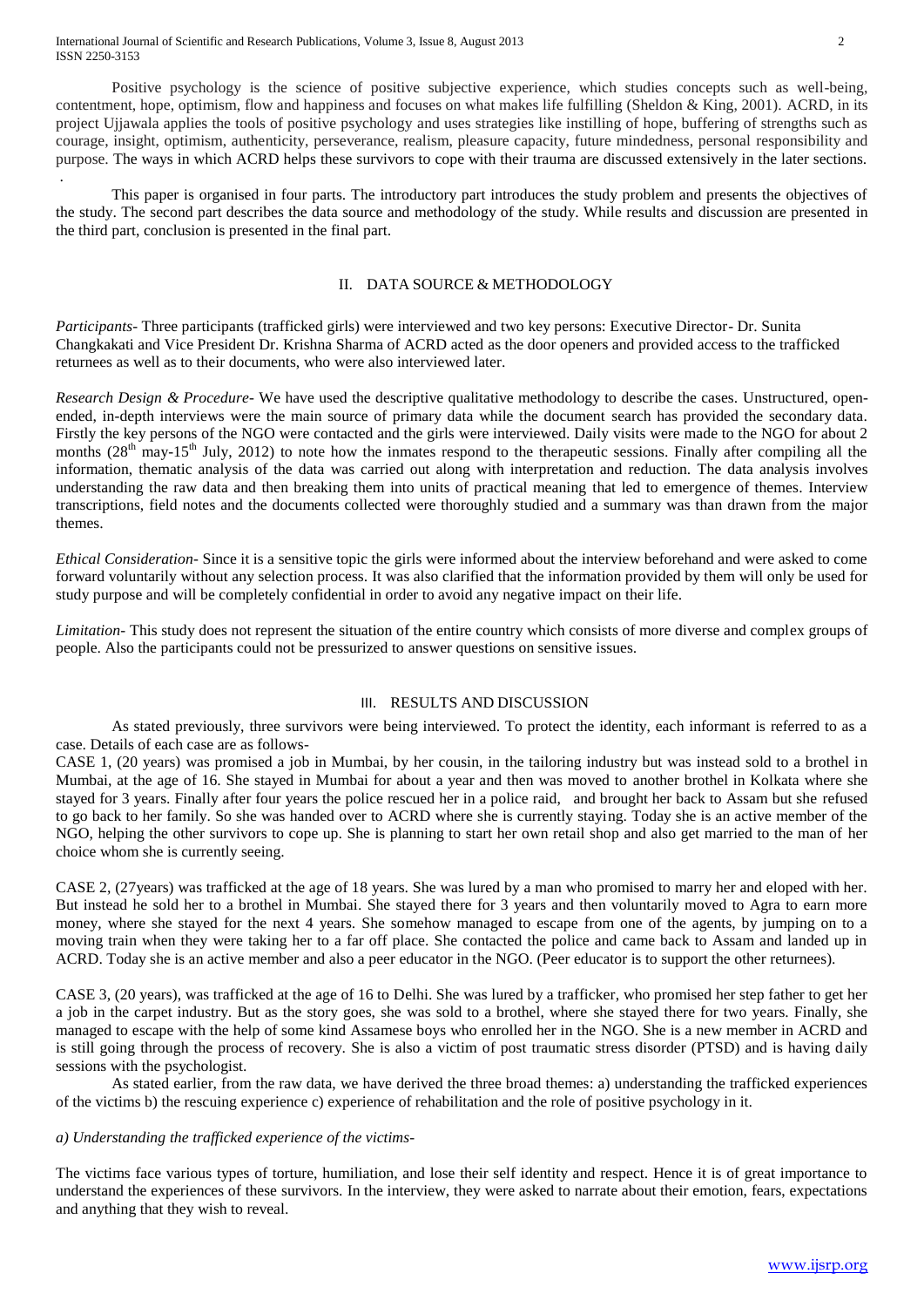International Journal of Scientific and Research Publications, Volume 3, Issue 8, August 2013 3 ISSN 2250-3153

#### (Case 1) says,

*Every day I was beaten and was forced to sleep with 10 clients per night. I used to starve as I was given very little food to eat. 'Malkini' (the owner) poured hot and cold water over my body to get rid of the scars. I was forced to drink 'laupani' (alcohol). I had to put on a lot of makeup and wear pretty clothes and then go around with the clients. If I refused, I was threatened that I would be hanged.* 

#### Case 2 also shared her experience of getting pregnant and having an abortion:

*I became pregnant once in the brothel but I could not go for abortion, as it was too late. Even during pregnancy, I had to satisfy clients. I delivered the baby in the brothel but since they did not feed the baby well, it died.* She even recalls that:

*Our owner used to give us contraceptive pills so that we do not conceive. Because of the frequent usage of the pills, I used to feel dizzy and weak. But no one cared. We were treated as machines which are made to give pleasure.*

#### Case 3, silently weeps and recalls:

*Once a little girl of 7 years was forced to satisfy a client but she refused it. The pimp physically tortured her and raped her several times. I was angry and sad and disappointed and felt helpless. I spent nights crying, thinking of the trauma that she had to go through.*

The victims were tortured in many ways*.* They had to serve many clients in a night. The constant use of contraceptive pills made them extremely weak and fragile. Many of the girls suffered from Sexually Transmitted Diseases (STDs) and also from other diseases like tuberculosis, jaundice etc. Indeed the statements of the informants demonstrate the presence of psycho-socio and mental tortures committed to trafficked women and girls. While Case 3, narrated the tale of the little girl, she was deeply disturbed and got aggressive and had to be calmed. She even mentioned that nights after she encountered the incident, she could not sleep and had disturbing dreams, which are clear signs of PTSD. Moreover the Vice President of the NGO stated that, these girls were trapped in a never ending debt cycle because the relatives who sold them, frequently visits the agents and claim for more money. As a result, the girls are abused even more to clear off the debts. He succinctly stated: "*Once sold it is forever*".

To sum up, we can say that the narratives of the victims clearly states that the trafficked girls go through a lot of physical and mental stress. They are forced to work against their will, locked in rooms, forced to use drugs, and hence they faced all kinds of humiliation, depression, mood disorders which ultimately leads to their loss of identity.

# *b) Rescuing Experience*

In this study the informants stated that, they were rescued through various means. They rescued themselves, or with the help of police or with the support of local boys. Here all three of them have different rescuing experiences but the common thing that all three of them accepted was, "we believed and were optimistic about returning back."

However, it was sad enough that, even after being informed about the rescue of the girls, many parents did not respond. Case 3 recalls:

*I was overjoyed with the idea of going back home. But my father and mother refused to recognise me and told that I am no more alive for them. They had no emotions…… I believe, staying in ACRD was my best decision* (sighs).

However, interview with the key persons revealed that there were many cases where the parents accepted their daughters and even helped the police to track the agents. But in most of the cases, the girls refuse to reintegrate in the society due to fear of their family honour being ruined. Also, it was found that, those who were supported by their parents recovered much faster and developed self respect and identity. Hence, both the key persons stated that establishing familial contacts, and counselling the family members, is also a responsibility, taken care by ACRD.

Thus, we can sum up by saying that, these trafficked girls are perceived as objects and treated with no respect at all which demoralises them, leading to low self esteem and loss of personal identity. They get conditioned to the fact that they are not respectable citizens and hence get comfortable with the idea of people calling them out with names and abusing them. Indeed this has given rise to the questioning of their own self identity as to who they are, can they lead a normal life, should they be treated as equals and so on.

## *c) Experience of rehabilitation in ACRD and the role of Positive Psychology*

All three victims stated that, although they wanted to escape but were reluctant to think of any such plans due to the threatening of the brothel owners and the agents. During the rescuing process they have developed a certain understanding of their self. Moreover they were also scared of the social stigma, shame and the fear of rejection that they and their family might have to face and hence they found themselves in the dilemma. Case 1 comments:

*I did not want to go back to my family after staying 7 years in a brothel. I did not want my siblings to face problems because of me. I have a younger sister, and my return would have been a huge problem in her marriage.*

 They happily agreed that life for them in ACRD has been a wonderful experience. It has given a new meaning to their life and has helped them gain confidence and most importantly, self esteem.

As described above, UJJAWALA PROJECT works for the prevention and rehabilitation of the girls who are victims of trafficking. And positive Psychology is the science of positive subjective experience. Frederickson (1998) have also stated that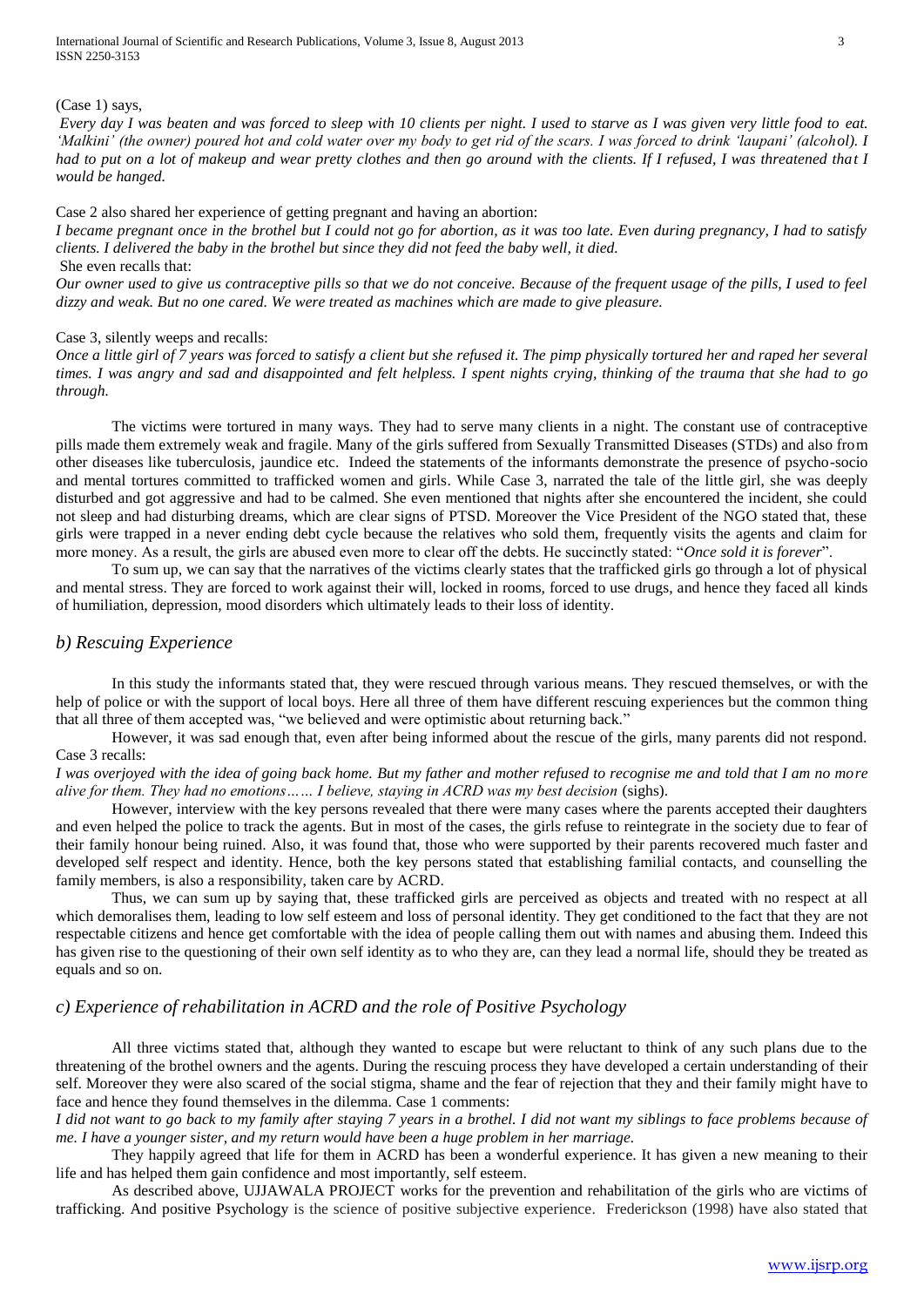International Journal of Scientific and Research Publications, Volume 3, Issue 8, August 2013 4 ISSN 2250-3153

positive emotions also build physical, intellectual and social resources which increase survival. Promoting positive feelings enable the individual to develop psychologically and emotionally, and physically. (Seligman & Pawelski, 2003). So thus we see, building positive emotions with sexual abuse survivors is a goal that should be pursued in therapy, as desensitization work with the survivors is not enough to build back their strengths. Individuals who have experienced sexual abuse may also have a poor selfimage, lower self-esteem, relationship difficulties and other characteristics that can affect their sense of self and their interaction with others. Helping clients who have experienced sexual abuse to construct positive emotions could support them in communicating differently with themselves and with others. (Hansen *et.al,* 1998).

Ujjawala Project, in its various schemes, has made wide use of positive psychology and its tools to address the issue of human trafficking. Some of the ways are:

The survivors are encouraged to narrate their life stories and also retelling them from a new perspective. They are kept busy and are taught to sing, perform drama, recitation, dances, to play indoor and outdoor games etc. The girls are imparted training on different income generating activities like hand loom, tailoring, doll making, flower making and beautician course etc. so that they can earn income through these trades and lead a better and dignified life. Prayer, meditation, physical exercises, indoor and outdoor games, etc are also day to day activities of the girls to keep them engaged and forget their past. Some of the other facilities provided to the inmates in Nava jeevan are non formal schooling for both the illiterate and literate girls so that they can read and write in Assamese and English. A library has been set up for the girls to study books on various subjects. The inmates are provided legal support service in case of requirement at Nava jeevan. Some of the girls have been engaged in different jobs after they have completed their stay in Nava Jeevan. It has been found after follow up study that a few girls have got married and lead a normal life with their spouses. Many girls have started small enterprises by opening tailoring, beautician work, hand loom etc. after going back to their villages.

| Table 1- On is research and trained by ACRD |                                                                              |     |  |  |  |
|---------------------------------------------|------------------------------------------------------------------------------|-----|--|--|--|
|                                             | Total no. Of girls rescued and trained in Nava jeevan                        | 201 |  |  |  |
| 2.                                          | Presently no. Of girls residing at Nava jeevan                               | 25  |  |  |  |
| 3.                                          | No. Of girls so far trained in different trades                              |     |  |  |  |
| А.                                          | Beautician                                                                   | 22  |  |  |  |
| <b>B.</b>                                   | Weaving                                                                      | 20  |  |  |  |
| C.                                          | Tailoring                                                                    | 75  |  |  |  |
| D.                                          | Soft toy making                                                              | 8   |  |  |  |
| 4.                                          | No. Of girls who started small enterprises after returning to their villages |     |  |  |  |
| A.                                          | Beauty parlour                                                               | 9   |  |  |  |
| <b>B.</b>                                   | Tailoring shop                                                               | 10  |  |  |  |
| C.                                          | Weaving unit                                                                 | 3   |  |  |  |
| D.                                          | Sales girls/ guards                                                          | 6   |  |  |  |
| Ε.                                          | Got married                                                                  | 25  |  |  |  |
| F.                                          | Re admitted to school and continued education                                | 23  |  |  |  |

| Table 1- Girls rescued and trained by ACRD |  |  |  |  |
|--------------------------------------------|--|--|--|--|
|--------------------------------------------|--|--|--|--|



Fig. 1. Handloom training Fig. 2. Tailoring Fig. 2. Tailoring



#### *Measuring Subjective well-being and strengths of character*

A person's cognitive and affective evaluations of his or her life are subjective well being." (Diener et al. 2002) According to Lubin & Van Whitlock (2004 ), considering the components of well-being—the presence of positive emotion, the absence of negative emotion, and a cognitive judgement of satisfaction and fulfilment- is important to all individuals and even to the most troubled ones. A happy and engaged life consists of using one's strengths and talents to achieve flow. Also one must measure one's own positive character traits like, interests, talents, and strengths. The ACRD psychologist, encourages the girls to write about their positive experiences, their strengths, things that they love, what makes them proud of themselves etc, for 20 minutes, on three consecutive days, for several weeks. This helps the girls to identify their own strength and power. Also the girls were asked to write about five things for which they were thankful. The girls reported feeling better about the lives in general, more optimistic about the coming week and being more connected to others.